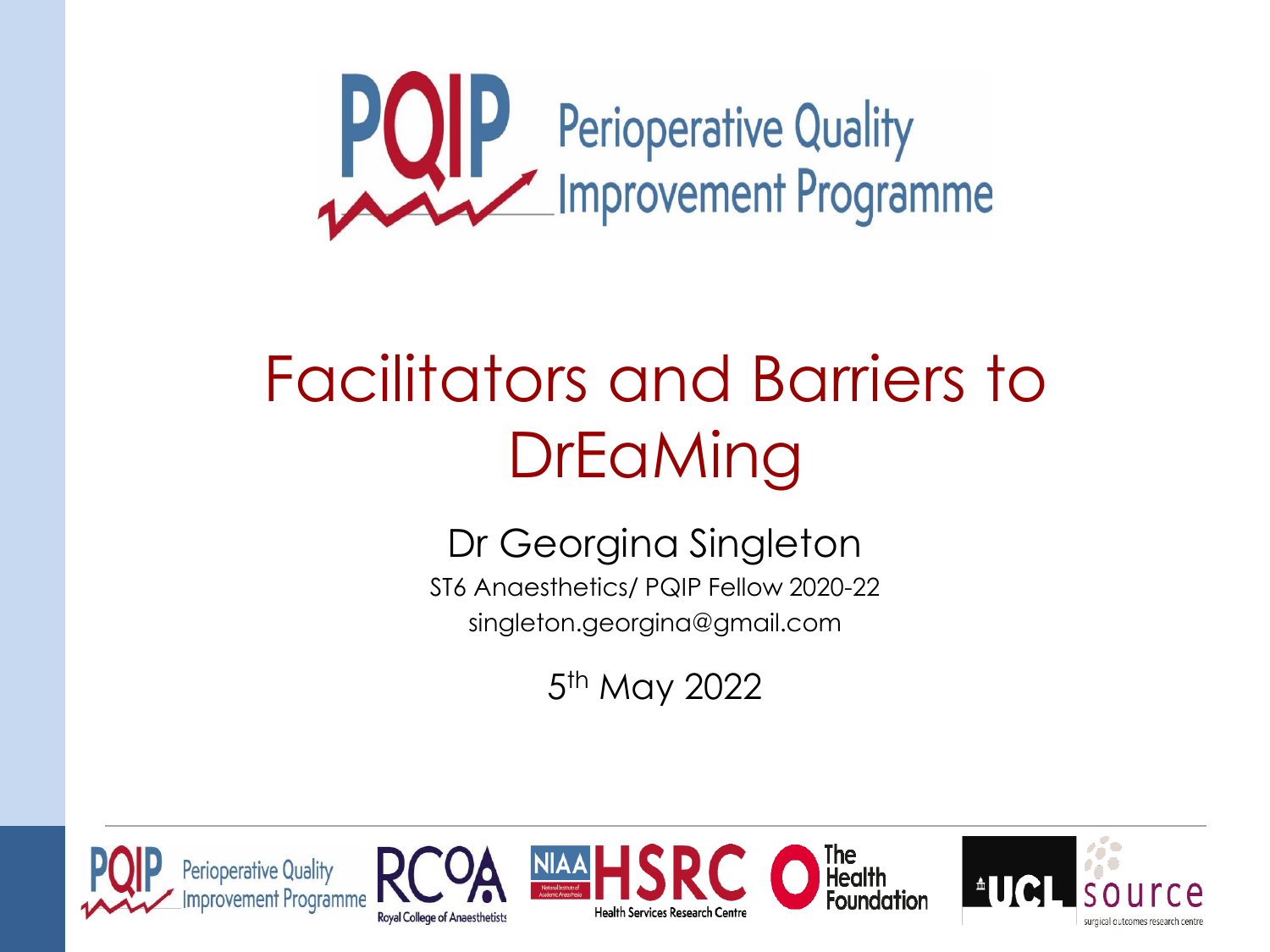# Facilitators of DrEaMing

• Support or 'buy-in' from frontline teams and managers

*'You need buy-in from the whole team'* [Anaesthetist]

- Communication
- Local Champions

*'Certainly for us, the perioperative nurse; she is the one that has done all the initial driving with this'* [Surgeon]

- Demonstration of early 'wins'
- Clear pathways or guidelines
- Adapting to the local context
- Involving the patient

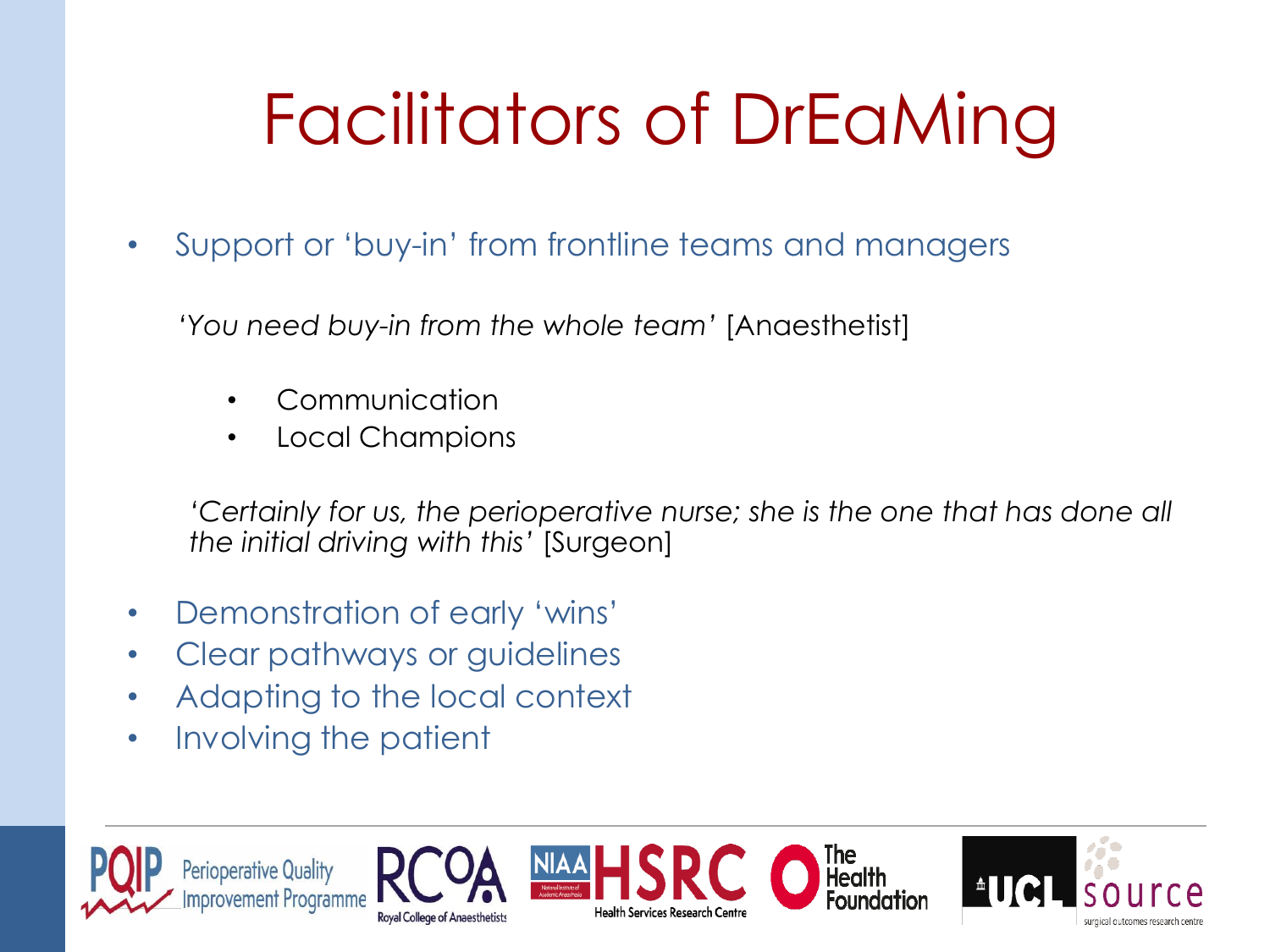## Barriers to DrEaMing

#### • Lack of or unclear documentation

• *'There's one group of surgeons saying one thing, then one group saying something else. There's a fear about getting it wrong and it's sometimes easier to do nothing. This is toxic to any enhanced recovery programme.'*[Anaesthetist]

#### • Post-op ward destination

- *'the ward is also a gastro [ward] . . . with all the emergencies, so it's a very heavy workload. So if you're young, you'll get out of bed, if you need two people to get you out of bed, it's not as certain'*[Nurse]
- Lack of resources e.g. staff, space, time
	- *'We need people to get people out of bed, whose job it is to get people out of bed.' [*Surgeon]
	- *'There aren't the staff to be able to mobilise them effectively.'* [Nurse]
- Lines, drains, tubes, epidurals
- Perceived resistance to change
	- 'people are very slow in accepting change' [Anaesthetist]

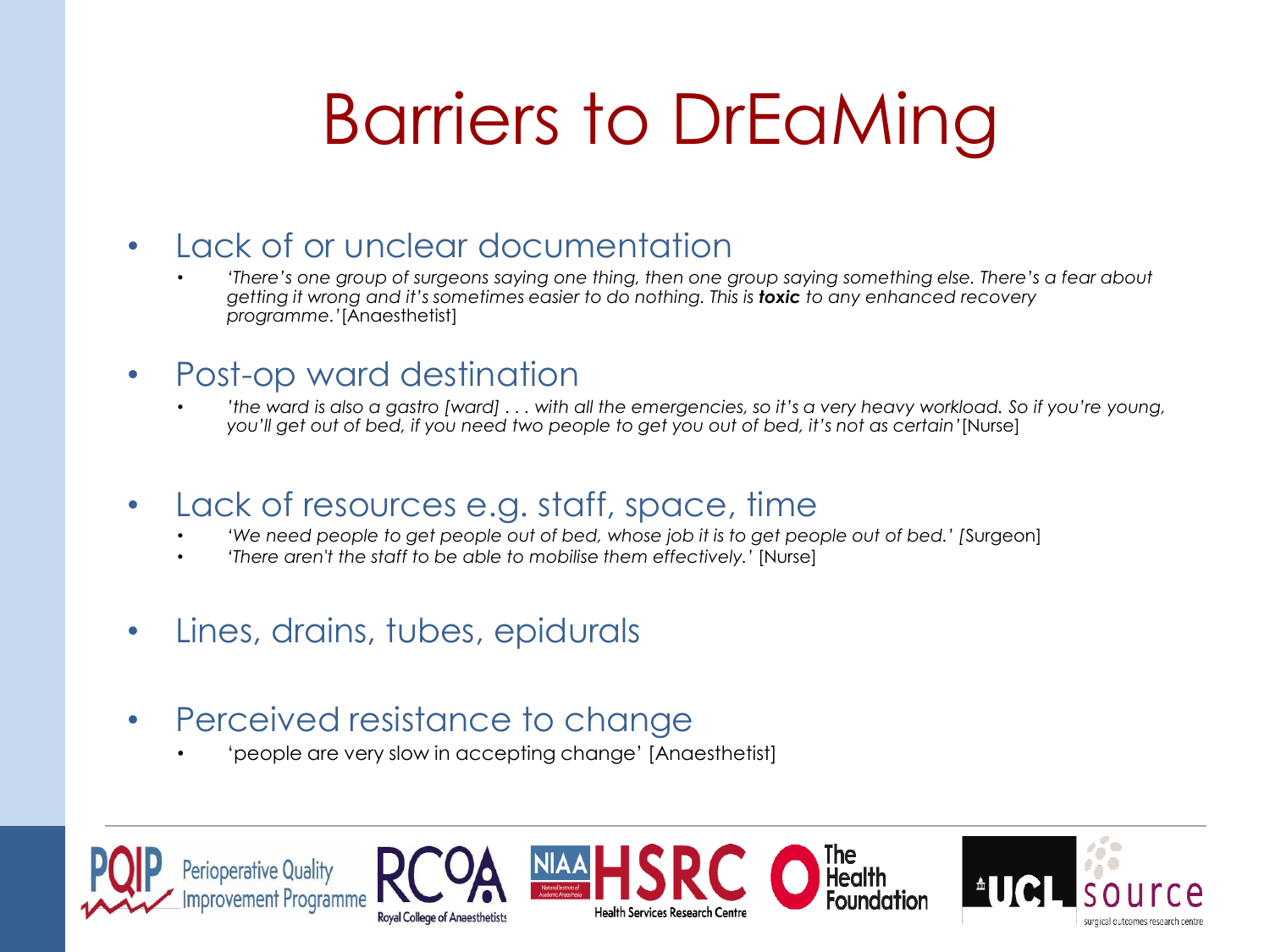### Some examples



- Documentation of a 'cup of tea in recovery' in the post-operative plan
- Lines drawn on the floor as target distances to walk to on day 1
- Storing supplement drinks in an accessible fridge
- Hospital gowns for the day of surgery only
- Thirst on the recovery check-list
- Prescribing a post-op DrEaMing bundle

The<br>Health

**Foundation**